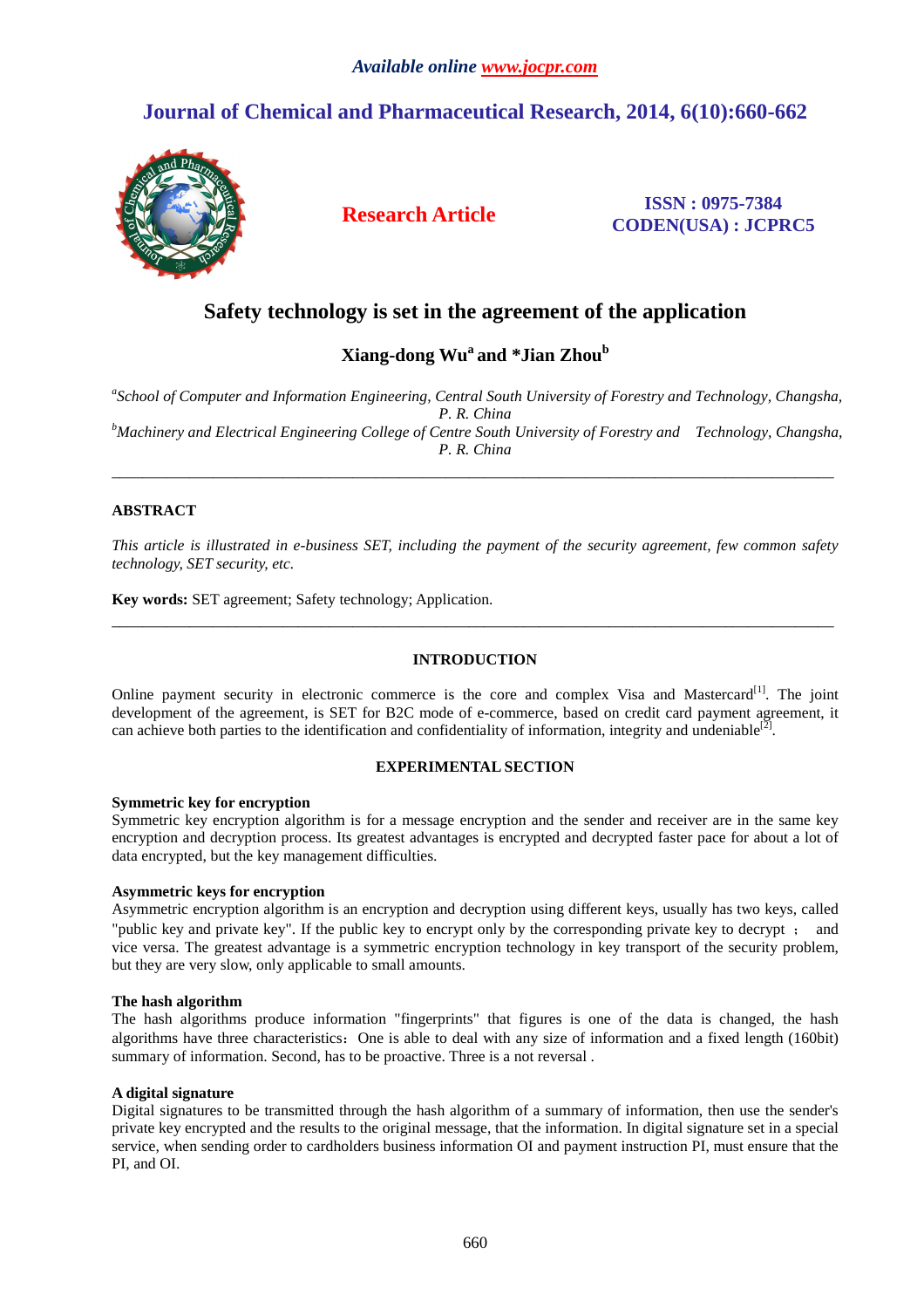#### **Figures envelope**

Figures in order to solve the envelope is to replace the key issues of technology, combined symmetric encryption and asymmetric encryption. Use the sender random the symmetric key encrypted data, and will generate the cipher text and the key itself with a recipient's public key encryption (called an envelope) and send ; Receivers first with his own private encryption key to decrypt an envelope, and then get a symmetric key using a symmetric key to decrypt data. This will ensure that every time the transmission of data can be selected by the sender of a symmetric key.

*\_\_\_\_\_\_\_\_\_\_\_\_\_\_\_\_\_\_\_\_\_\_\_\_\_\_\_\_\_\_\_\_\_\_\_\_\_\_\_\_\_\_\_\_\_\_\_\_\_\_\_\_\_\_\_\_\_\_\_\_\_\_\_\_\_\_\_\_\_\_\_\_\_\_\_\_\_\_*

#### **Digital certificate**:

In exchange for the parties to prove their identity, the third party is the center for authentication and digital certificate. It is the center of the parties to the identity of the documents, it is a digital signature of the CA certificate ( the public key holders) personal information and the public key file.

#### **RESULTS AND DISCUSSION**

#### **Confidentiality**

SET in the transmission of data encrypted data processing, to protect confidentiality of sensitive information and personal information to prevent intentionally or unintentionally attack or leakage. In a network of the security environment, to ensure data security, the need for the encryption technology and key management. set in a number of the use of symmetrical and asymmetric encryption and the two types of algorithms to provide data to the confidential nature.

#### **Authentication sexual**

To ensure the data is really from that of the sender, receiver can use of digital signatures and digital certificate to authenticate, such as follows.

#### **Entity authentication**

Digital signature requirements for a trusted third parties participant (CA) provide digital certificates to ensure that public key of an entity of the electronic (CA certificate by the digital signature) kept in the entity in the computer. Receivers use of books to verify that the sender's public key, it is true that original information : not (data integrity) ; information is only by the private key of the owner to prove the signature (entity) ; a third party for the signing of the information is key to the legitimate owners. Therefore, a digital signature of the uniqueness, the hash value with the public key to the sender and the sender is a sign of the sender.

#### **Cardholders authentication**

Cardholders certification issued by the ca cardholders public key and the corresponding order. mail and telephone, and the specific to verify the identities of the cardholders and account the effectiveness of the theft. Similarly, the effective card account number and expiration of the unauthorized individuals may try to make electronic commerce transactions, the user and the mechanism will reduce the accounts with the possibility of fraud and payment processing costs.

#### **Merchant authentication**

In special need to verify the businessmen's certificate request and if, through the merchant CA (MCA) a certificate to provide business, the certificate with the specific effective agreement for cardholders and the payment gateway by verifying the signature of the business certificates and certificates to prove the effectiveness of the chain business. By the certificate, can confirm a merchant. business sponsorship.

#### **Payment gateway authentication**

Payment gateway of the certificate is from the payment gateway CA (PCA) issue, cardholders use the payment gateway of the public key to encrypt a symmetric key, cardholders system need to be able to verify the payment gateway. try to cardholders provide the payment gateway encryption system, cardholders need to verify the certificate and make sure that the payment gateway is illegal, so as to guarantee the payment of the cardholders that the confidentiality.

#### **Data integrity**

Data integrity guarantees from the data is actually making use of all the data from the transmission of data integrity( is the hash value ) to materialize. The integrity of the data values from the sender and receiver to the recipient to verify the completeness by comparing the value data are manipulated. A digital signature is defined as an additional data element and allows the recipient to verify the data source and integrity and tamper with. to prevent counterfeiting. On SET, a digital signature is encrypted with sender make of the hash value for the hash value in the